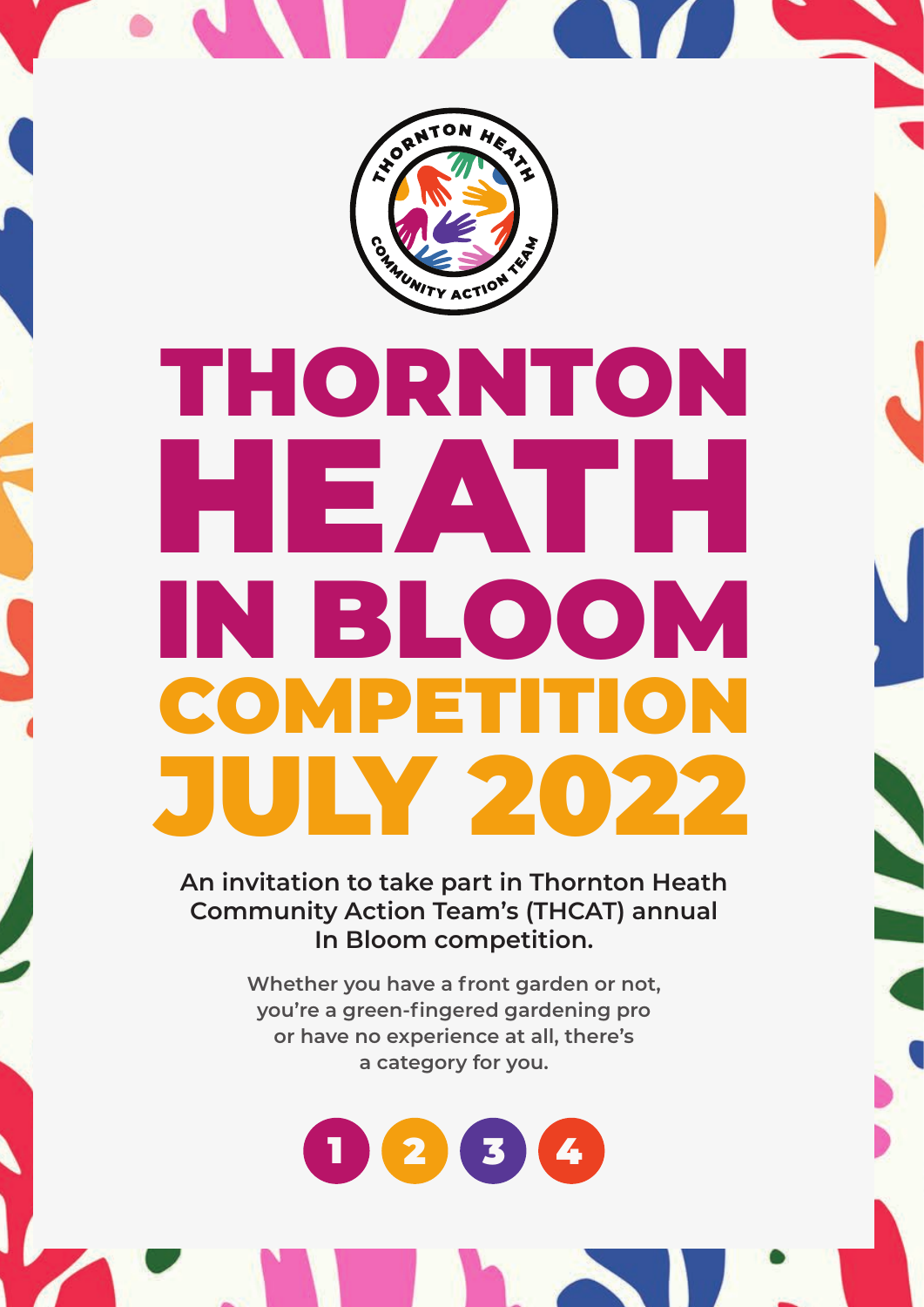### **WHAT IS 'IN BLOOM'?**

Thornton Heath In Bloom is an an annual gardening competition organised by Thornton Heath Community Action Team (THCAT) volunteers. With last year's success (96 entries), it's back for a 7th year running.

There are 4 categories to choose from, with judges looking for the best, most varied, bee & butterfly-friendly planting in Thornton Heath, with a bonus point for water-saving ideas.

## **WHY SHOULD I GET INVOLVED?**

- Planted areas with an increase in a sense of pride have been linked to lower rates of fly-tipping, vandalism, and reduced anti-social behaviour.
- Attracting wildlife with plants and flowers can help boost local biodiversity and tackle air pollution, which is especially important in urban areas like ours.
- Gardening has connections with better mental and physical health.
- Your planting will contribute to the wellbeing of everyone passing by.
- It's a fun community project, and although it's the taking part that counts, there are also fabulous prizes to be won!

### **SHARING IS CARING**

If you'd like to take part, but don't have the resources, why not **team up with a neighbour** to adopt a tree pit or planter on your street. We can start you off with a few seeds.

If you have **spare pots, soil, plants, seeds** etc that could benefit someone wishing to take part, please reach out to them, or get in touch with us.

For more information about the competition, **visit our website**, **scan the QR code** or email: **cr7inbloom@gmail.com**

And don't forget to keep an eye on our **social media** accounts for **updates, tips, support and giveaways**.

**thorntonheath.net/inbloom #thorntonheathinbloom**



**HOW TO ENTER**

 $\overline{P}$ 

NOH

ENTER

Deadline: 1st July

# **CATEGORIES & ENTRY DETAILS**

### **ENTER BY 1ST JULY**

#### **Judging will take place between 2nd and 9th July.**

Each entrant will be invited to the Awards Ceremony on the evening of 12th July at St Andrew's Church CR7 7RD, so please make sure we have your details to contact you with more information nearer the time.





**FRONT GARDENS CONCRETE FRONT SPACES (POTS, PLANTERS, HANGING BASKETS)**



**STREET PLANTERS OR TREE PIT PLANTING (MORE INFO THORNTONHEATH.NET)**



**FRONTAGE OF GROUPS, ORGANISATIONS, BUSINESSES (INCLUDING SCHOOLS, CHURCHES, PUBS)**

| Please email CR7inbloom@gmail.com with the following info., or leave this               |
|-----------------------------------------------------------------------------------------|
| slip in the box at the library (190 Brigstock Rd) or at YBR cakes (48 Brigstock Rd)     |
| $\mathbf{R}^*$ the library is shut, please use letterbox on the left side of front door |

|                |  | Category: $\bigcap$ FRONT GARDEN $\bigcap$ CONCRETE SPACE $\bigcap$ PLANTER/TREE PIT $\bigcap$ GROUP/BUSINESS |  |
|----------------|--|---------------------------------------------------------------------------------------------------------------|--|
| <b>Address</b> |  |                                                                                                               |  |